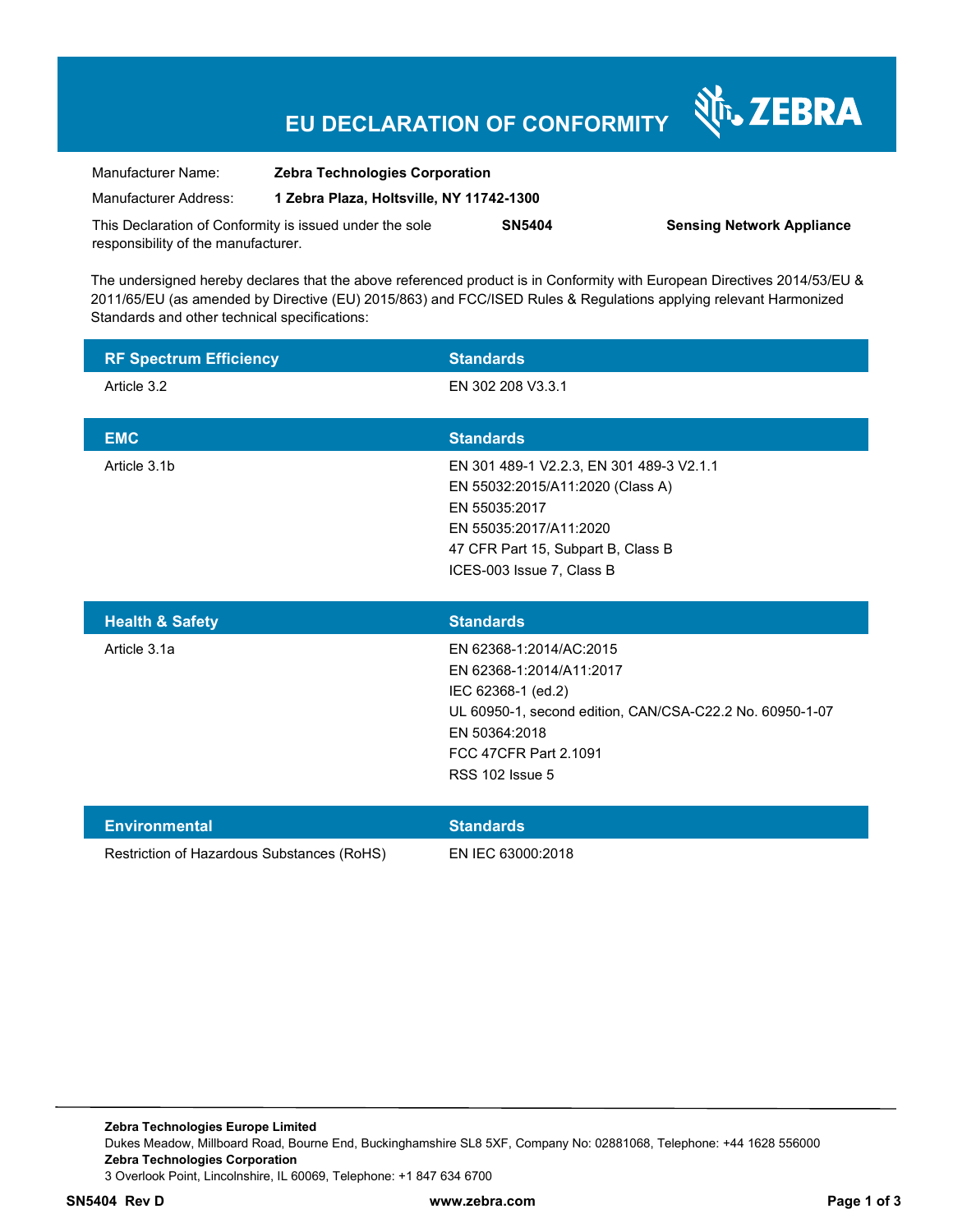## **EU DECLARATION OF CONFORMITY**

With regard to Directive 2014/53/EU, the conformity assessment procedure referred to in Article 17.2(b) and detailed in Annex III has been followed with the involvement of the following Notified Body for Articles 3.1a, 3.1b and 3.2: **CTC advanced GmbH**, Untertürkheimer Str. 6 – 10 66117 Saarbrücken, Germany

EC-Type Examination Certificate number: T818619L-02-TEC

Assessed Articles: 3.1a, 3.1b, 3.2

US company representative for FCC Supplier's Declaration of Conformity (47 CFR Part 2.1071 to 2.1077) is Larry Zhou and can be reached at larry.zhou@zebra.com.

#### **Signed on behalf of Zebra Technologies Corporation**

Place: Bourne End

*(Signature of authorized person)* Date of Affixing the CE Mark: 2 December 2019 Marco Belli Rev: D Sr. Manager, Regulatory Date: 4 March 2022

र्शे<sub>ं</sub> ZEBRA